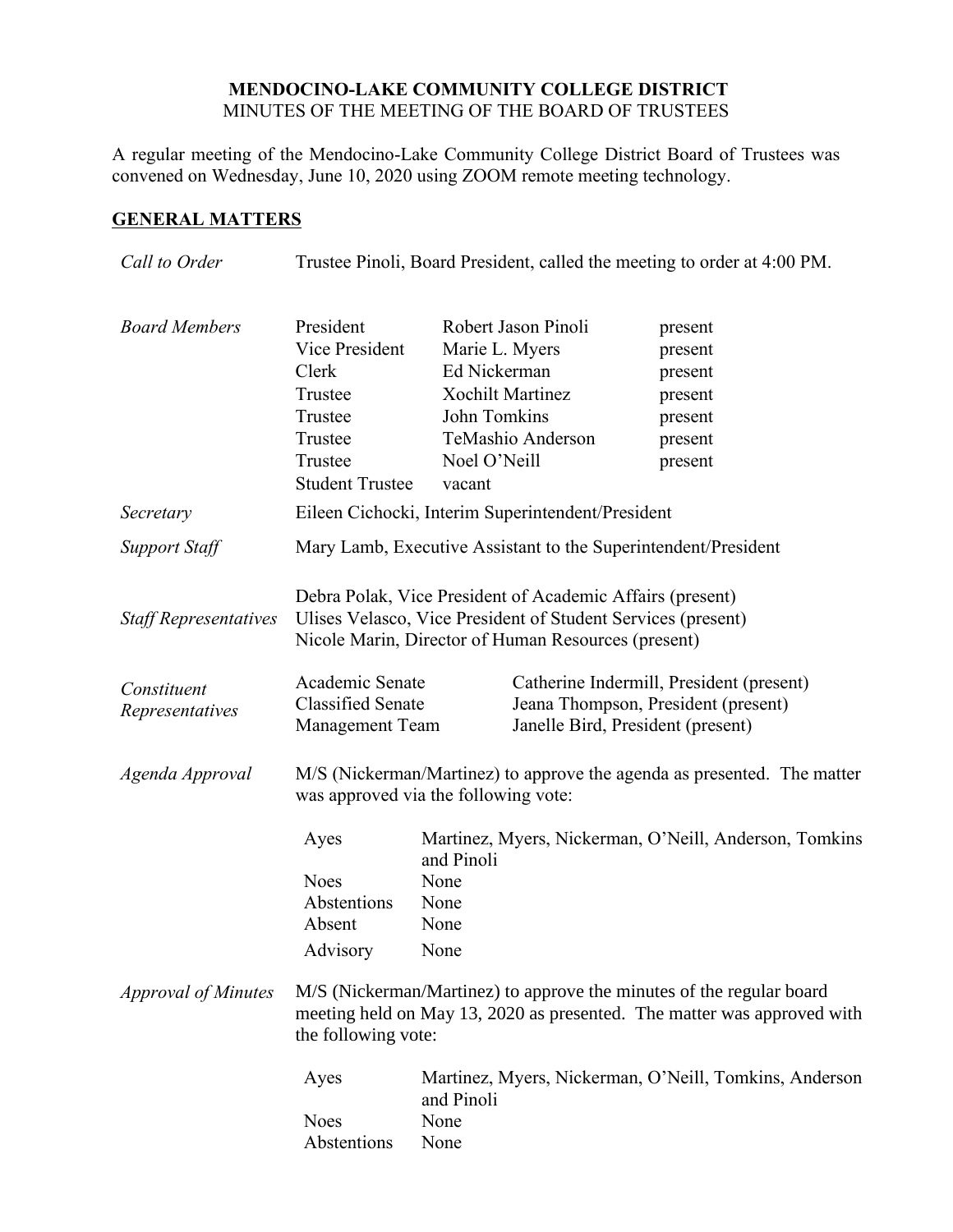Absent None

M/S (Nickerman/Martinez) to approve the minutes of the special board meeting held on May 13, 2020 as presented. The matter was approved with the following vote:

| Ayes        | Martinez, Myers, Nickerman, O'Neill, Tomkins, Anderson |
|-------------|--------------------------------------------------------|
|             | and Pinoli                                             |
| <b>Noes</b> | None                                                   |
| Abstentions | None                                                   |
| Absent      | None                                                   |

M/S (Nickerman/Martinez) to approve the minutes of the special board meeting held on May 14, 2020 as presented. The matter was approved with the following vote:

| Ayes        | Martinez, Myers, Nickerman, O'Neill, Tomkins, Anderson |
|-------------|--------------------------------------------------------|
|             | and Pinoli                                             |
| <b>Noes</b> | None                                                   |
| Abstentions | <b>None</b>                                            |
| Absent      | None                                                   |

M/S (Nickerman/Martinez) to approve the minutes of the special board meeting held on May 20, 2020 as presented. The matter was approved with the following vote:

| Ayes        | Martinez, Myers, Nickerman, O'Neill, Tomkins, Anderson |
|-------------|--------------------------------------------------------|
|             | and Pinoli                                             |
| <b>Noes</b> | None                                                   |
| Abstentions | None                                                   |
| Absent      | <b>None</b>                                            |

M/S (Nickerman/Martinez) to approve the minutes of the special board meeting held on May 27, 2020 as presented. The matter was approved with the following vote:

| Ayes        | Martinez, Myers, Nickerman, O'Neill, Tomkins, Anderson |
|-------------|--------------------------------------------------------|
|             | and Pinoli                                             |
| <b>Noes</b> | None                                                   |
| Abstentions | None                                                   |
| Absent      | None                                                   |

*Public Comments on Closed Session Items* Toni Fort addressed the board and thanked them for all the work that has been completed by the trustees regarding the hiring process for the new Superintendent/President. She also thanked Interim Superintendent/President Cichocki for all of her hard work.

## **CLOSED SESSION**

The Board adjourned to Closed Session at 4:08 PM with Board President Pinoli stating items 2.1, 2.2, 2.3, 2.4 and 2.5 would be discussed in closed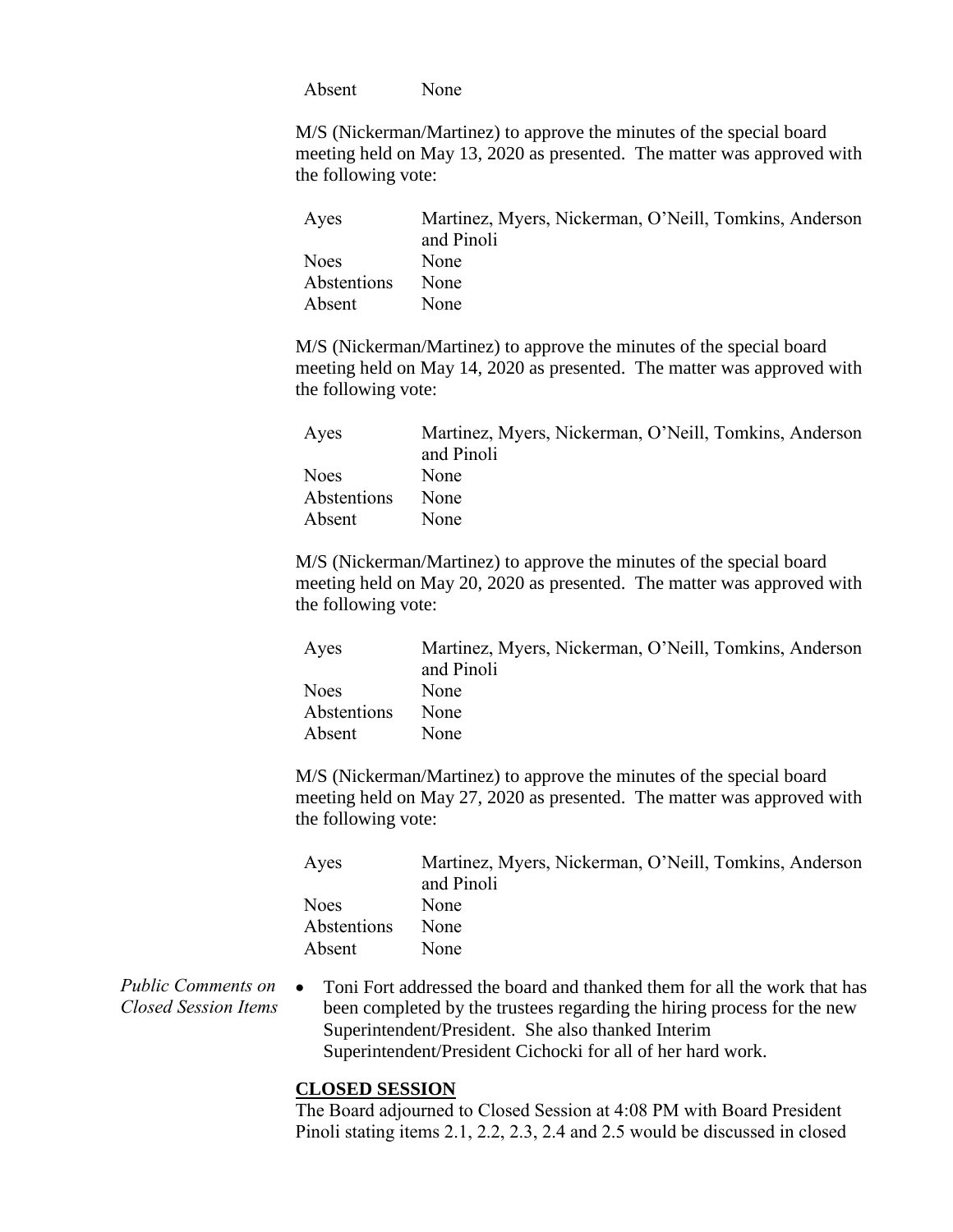session.

## **OPEN SESSION**

*Report of Action Taken in Closed Session*

The Board returned to open session at 4:43 PM with Board President Pinoli stating there was nothing to report out from closed session.

*Public Comments* • There were no comments from the public at this time.

## **PRESIDENT AND ADMINISTRATION REPORT**

A written report was presented by Interim Superintendent/President Cichocki who added the following information:

Interim Superintendent/President Cichocki pointed out the following information from her report.

She called attention to the high school graduation capture rates included in her report. She also pointed out that the CalPADS numbers appear to be inaccurate and we are looking into determining why those numbers reported by our K12 partners differ from what we are actually experiencing.

We are still waiting to hear on our accreditation status with the Accrediting Commission for Community and Junior Colleges meeting today and tomorrow.

We just found out this afternoon that we have now been refunded for our HEP program equating to \$400,000 per year over the next 5 years.

We just found out this afternoon that we have now been refunded for our HEP program equating to \$400,000 per year over the next 5 years.

## **CONSENT AGENDA**

M/S (Tomkins/O'Neill) Board of Trustees does hereby approve the Consent Agenda as presented. The consent agenda was approved with the following vote:

| Ayes        | Anderson, Martinez, Myers, Nickerman, Tomkins, O'Neill, |
|-------------|---------------------------------------------------------|
|             | and Pinoli                                              |
| Noes.       | None                                                    |
| Abstentions | None                                                    |
| Absent      | None                                                    |

Items with an asterisk \* were approved by one motion as the Consent Agenda.

#### **Personnel**

*Consideration to approve the personnel list –*

\*RESOLVED, That the Mendocino-Lake Community College District Board of Trustees does hereby ratify the employment of the short-term noncontinuing (STNC) employees as submitted and presented at the meeting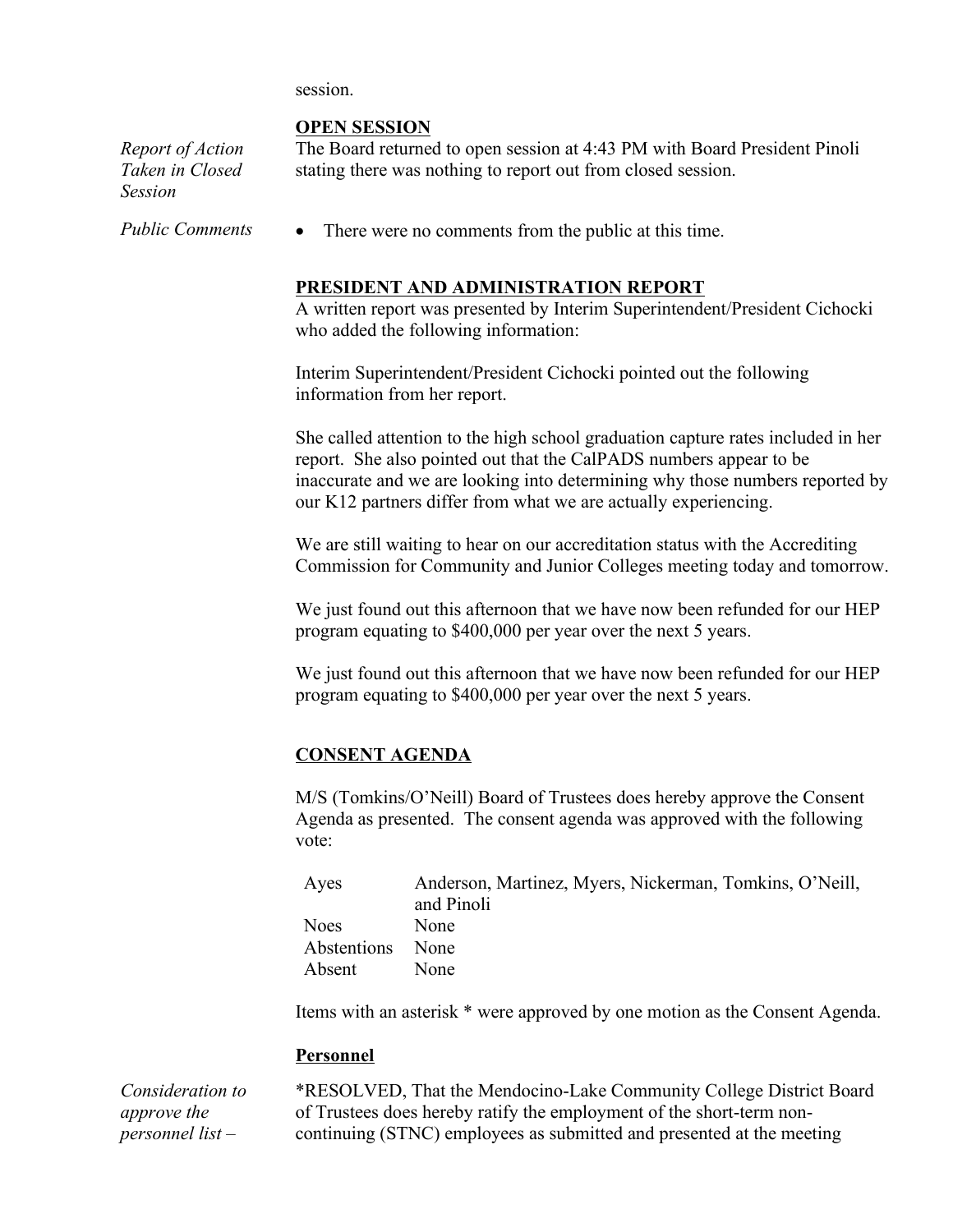*Short-Term Non Continuing (STNC) Employees*

*Consideration to approve the personnel list – Part-Time Faculty*

*Consideration to approve Lateral Transfer – Classified*

*Consideration to Approve Educational Administrator Contract Consideration to Approve Classified Administrator Contracts Consideration of Mendocino-Lake Community College Federation of Teachers Bargaining Unit/MCFT 20220/21-2022/23 Tentative Agreement* 

*Consideration of Management Team Tentative Meet and Confer Agreement 2020-21 Consideration to ratify the Vice President Salary Schedule 2020/21*

*Consideration to receive the Mendocino Part-Time Faculty Association (MPFA/CCA/CTA/N EA) 2021-24 Successor Contract Reopener*

pending receipt of all necessary employment eligibility requirements.

\*RESOLVED, That the Mendocino-Lake Community College District Board of Trustees does hereby approve the list of part-time faculty as submitted and presented at the meeting pending receipt of all necessary employment eligibility requirements.

\*RESOLVED, That the Mendocino-Lake Community College District Board of Trustees does hereby approve the transfer of Christopher Olson, Telecommunications Technician, effective July 1, 2020.

\*RESOLVED, That the Mendocino-Lake Community College District Board of Trustees hereby approves the Educational Administrator contract for Eric Hoefler, Director of MESA/STEM as presented.

\*RESOLVED, That the Mendocino-Lake Community College District Board of Trustees hereby approves the Classified Administrator contracts for Dave Johnston and Euline Olinger as presented.

\*RESOLVED, That the Mendocino-Lake Community College District Board of Trustees hereby ratifies the 2020/21-2022/23 Tentative Agreement between the Mendocino-Lake Community College District and the Mendocino College Federation of Teachers (MCFT).

\*RESOLVED, That the Mendocino-Lake Community College District Board of Trustees hereby ratifies the 2020/21Tentative Meet and Confer Agreement between the Mendocino-Lake Community College District and the Mendocino College Management Team.

\*RESOLVED, That the Mendocino-Lake Community College District Board of Trustees hereby ratifies the 2020/21 salary schedule adjustment between the Mendocino-Lake Community College District and the Mendocino College Vice Presidents.

\*RESOLVED, That the Mendocino-Lake Community College District Board of Trustees hereby receives the initial 2021-24 collective bargaining proposal from the Mendocino Part-Time Faculty Association and directs the Interim Superintendent/President to receive related public comments prior to the August board meeting as presented.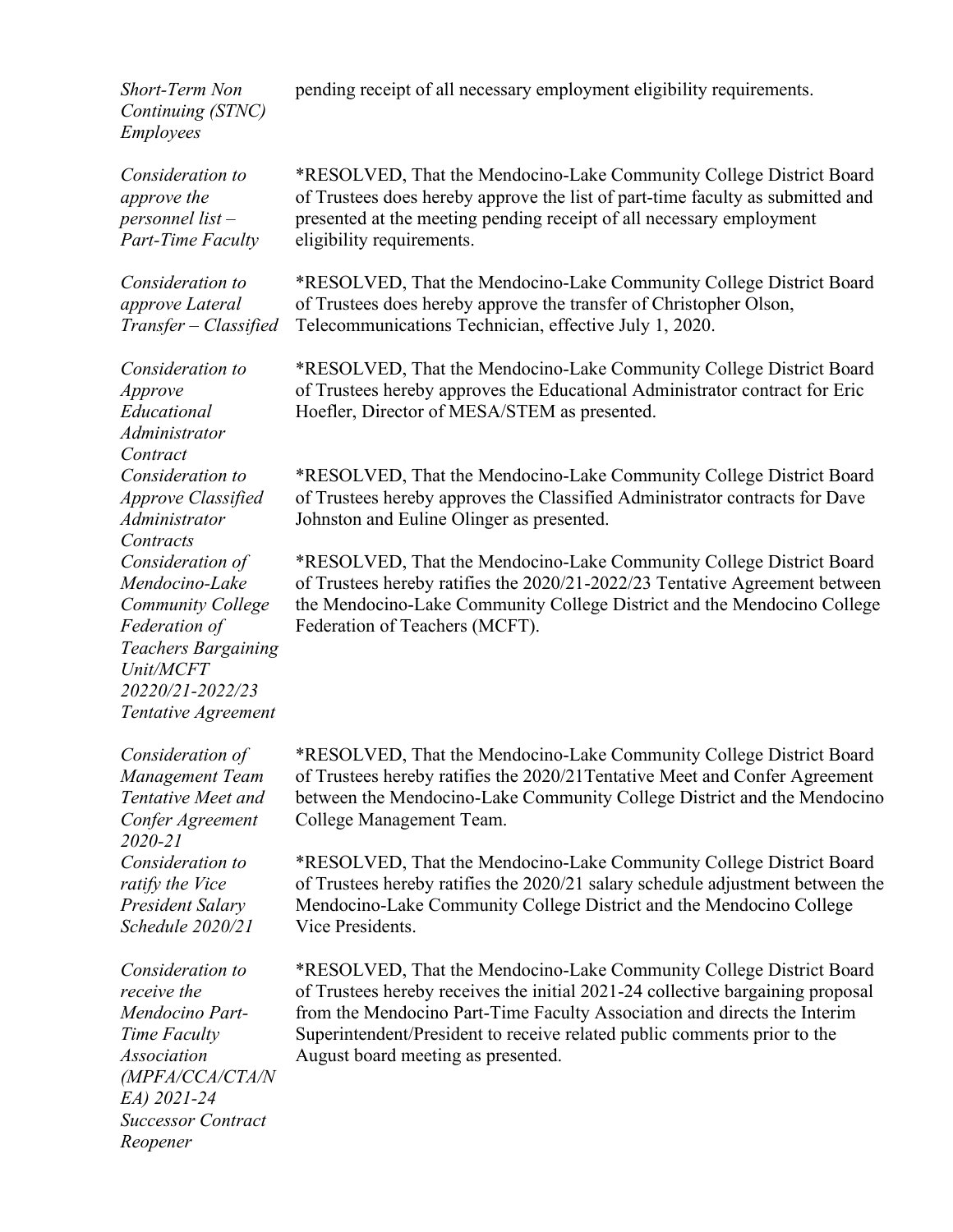*Consideration to present the Mendocino-Lake Community College District Successor Contract Openers to the Mendocino Part-Time Faculty Association (MPFA/CCA/CTA/N EA) 2021-24* \*RESOLVED, That the Mendocino-Lake Community College District Board of Trustees hereby presents the initial 2021/24 successor contract openers to the Mendocino Part-Time Faculty Association and directs the Interim Superintendent/President to receive related public comments prior to the August Board meeting as presented. **Other Items** *Fiscal Report as of April 30, 2020*  \*RESOLVED, That the Mendocino-Lake Community College District Board of Trustees does hereby accept the fiscal report as of April 30, 2020 as presented. *Donations* \*RESOLVED, That the Mendocino-Lake Community College District Board of Trustees does hereby accept the donated item from Luke Frey as presented. **ACTION ITEMS** *Consideration to Approve Superintendent/Presi dent Employment Agreement* After reviewing the information presented and discussion, the board took the following action: M/S (Martinez/Tomkins) that the Mendocino-Lake Community College District Board of Trustees does hereby approve the employment agreement for Dr. Timothy Karas, Superintendent/President commencing July 13, 2020 with the following vote: Ayes Anderson, Martinez, Myers, Nickerman, O'Neill, Tomkins and Pinoli Noes None Abstentions None Absent None *2020/21 Tentative Budgets* After reviewing the information presented and discussion, the board took the following action: M/S (Nickerman/Myers) that the Mendocino-Lake Community College District Board of Trustees does hereby adopt the proposed 2020/21 Tentative Budgets as presented and shown on Attachments A-1 through I with the following vote: Ayes Anderson, Martinez, Myers, Nickerman, O'Neill, Tomkins and Pinoli Noes None Abstentions None Absent None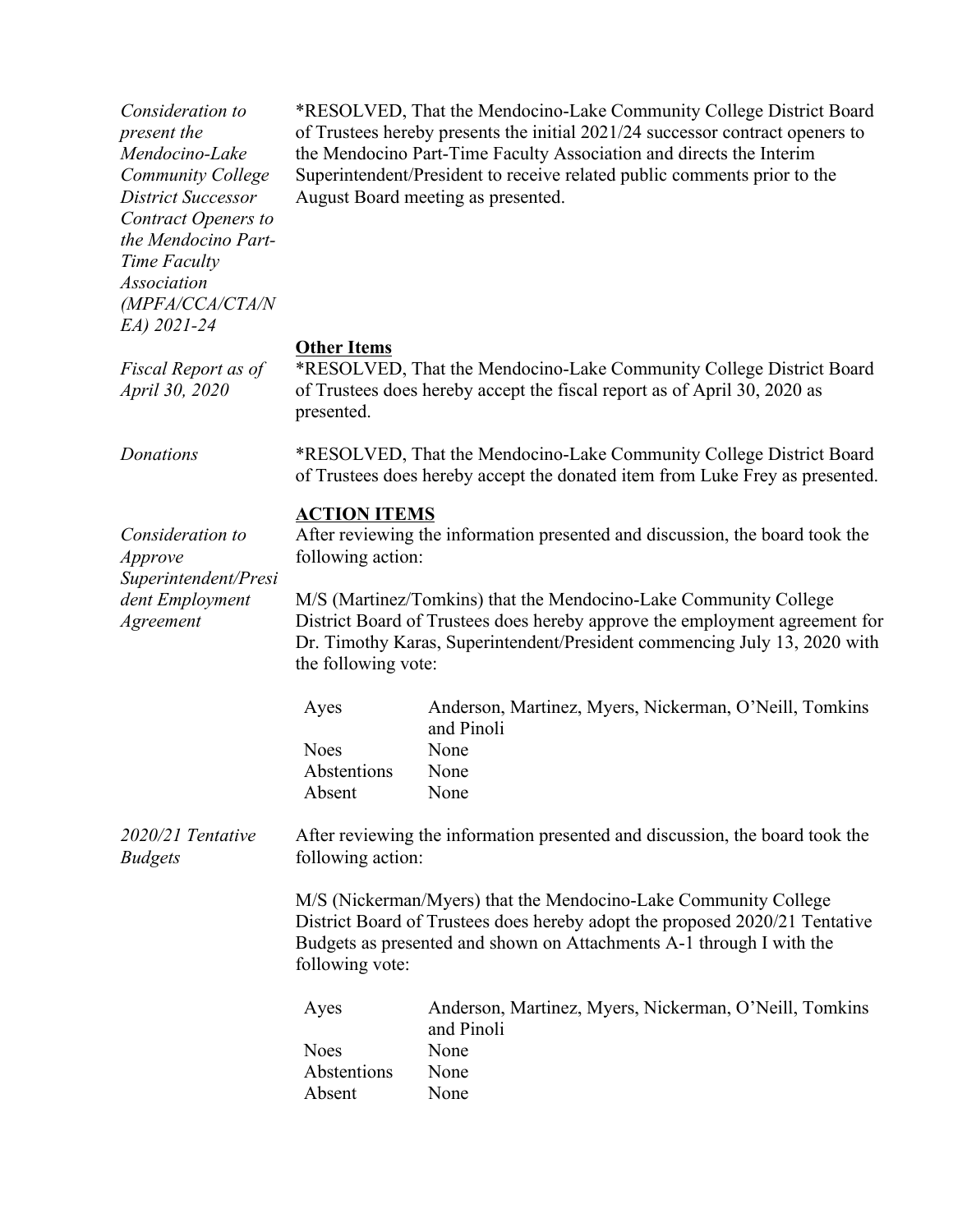| District Order of<br>Priorities for Five-<br>Year Capital Outlay<br>Plan, 2022-2026 | After reviewing the information presented and subsequent discussion, the<br>board took the following action:                                       |                                                                                                                                                                                                                                                                                |  |
|-------------------------------------------------------------------------------------|----------------------------------------------------------------------------------------------------------------------------------------------------|--------------------------------------------------------------------------------------------------------------------------------------------------------------------------------------------------------------------------------------------------------------------------------|--|
|                                                                                     |                                                                                                                                                    | M/S (Tomkins/Martinez) that the Mendocino-Lake Community College<br>District Board of Trustees does hereby approve the District Order of Priorities<br>for the Five-Year Capital Outlay Plan, 2022-2026 as presented.                                                          |  |
|                                                                                     | Ayes                                                                                                                                               | Anderson, Martinez, Myers, Nickerman, O'Neill, Tomkins<br>and Pinoli                                                                                                                                                                                                           |  |
|                                                                                     | <b>Noes</b>                                                                                                                                        | None                                                                                                                                                                                                                                                                           |  |
|                                                                                     | Abstentions                                                                                                                                        | None                                                                                                                                                                                                                                                                           |  |
|                                                                                     | Absent                                                                                                                                             | None                                                                                                                                                                                                                                                                           |  |
| <b>Child Development</b><br>Center Contract-                                        |                                                                                                                                                    | After reviewing the information presented, the board took the following action:                                                                                                                                                                                                |  |
| Resolution 06-20-01                                                                 |                                                                                                                                                    | M/S (Myers/Nickerman) that the Mendocino-Lake Community College<br>District Board of Trustees does hereby adopt Resolution 06-20-01, California<br>Department of Education Contract Number CCTR-01447 in the amount of<br>\$223,908.00 as presented with the following vote:   |  |
|                                                                                     | Ayes                                                                                                                                               | Anderson, Martinez, Myers, Nickerman, O'Neill, Tomkins<br>and Pinoli                                                                                                                                                                                                           |  |
|                                                                                     | <b>Noes</b>                                                                                                                                        | None                                                                                                                                                                                                                                                                           |  |
|                                                                                     | Abstentions                                                                                                                                        | None                                                                                                                                                                                                                                                                           |  |
|                                                                                     | Absent                                                                                                                                             | None                                                                                                                                                                                                                                                                           |  |
| <b>Child Development</b><br>Center Contract-                                        | After reviewing the information presented, the board took the following action:                                                                    |                                                                                                                                                                                                                                                                                |  |
| Resolution 06-20-02                                                                 |                                                                                                                                                    | M/S (Nickerman/Anderson) that the Mendocino-Lake Community College<br>District Board of Trustees does hereby adopt Resolution 06-20-02, California<br>Department of Education Contract Number CSPP-0299 in the amount of<br>\$249,209.00 as presented with the following vote: |  |
|                                                                                     | Ayes                                                                                                                                               | Anderson, Martinez, Myers, Nickerman, O'Neill, Tomkins<br>and Pinoli                                                                                                                                                                                                           |  |
|                                                                                     | <b>Noes</b>                                                                                                                                        | None                                                                                                                                                                                                                                                                           |  |
|                                                                                     | Abstentions                                                                                                                                        | None                                                                                                                                                                                                                                                                           |  |
|                                                                                     | Absent                                                                                                                                             | None                                                                                                                                                                                                                                                                           |  |
| <b>Board Policies and</b><br>Revisions - Second<br>Reading                          | following action:                                                                                                                                  | After reviewing the information presented and discussion, the board took the                                                                                                                                                                                                   |  |
|                                                                                     | M/S (O'Neill/Tomkins) that the Mendocino-Lake Community College District                                                                           |                                                                                                                                                                                                                                                                                |  |
|                                                                                     | Board of Trustees hereby adopts the additions and/or revisions to Board Policy<br>3600 and Board Policy 6700 as presented with the following vote: |                                                                                                                                                                                                                                                                                |  |
|                                                                                     | Ayes                                                                                                                                               | Anderson, Martinez, Myers, Nickerman, O'Neill, Tomkins<br>and Pinoli                                                                                                                                                                                                           |  |
|                                                                                     | <b>Noes</b>                                                                                                                                        | None                                                                                                                                                                                                                                                                           |  |
|                                                                                     | Abstentions                                                                                                                                        | None                                                                                                                                                                                                                                                                           |  |
|                                                                                     | Absent                                                                                                                                             | None                                                                                                                                                                                                                                                                           |  |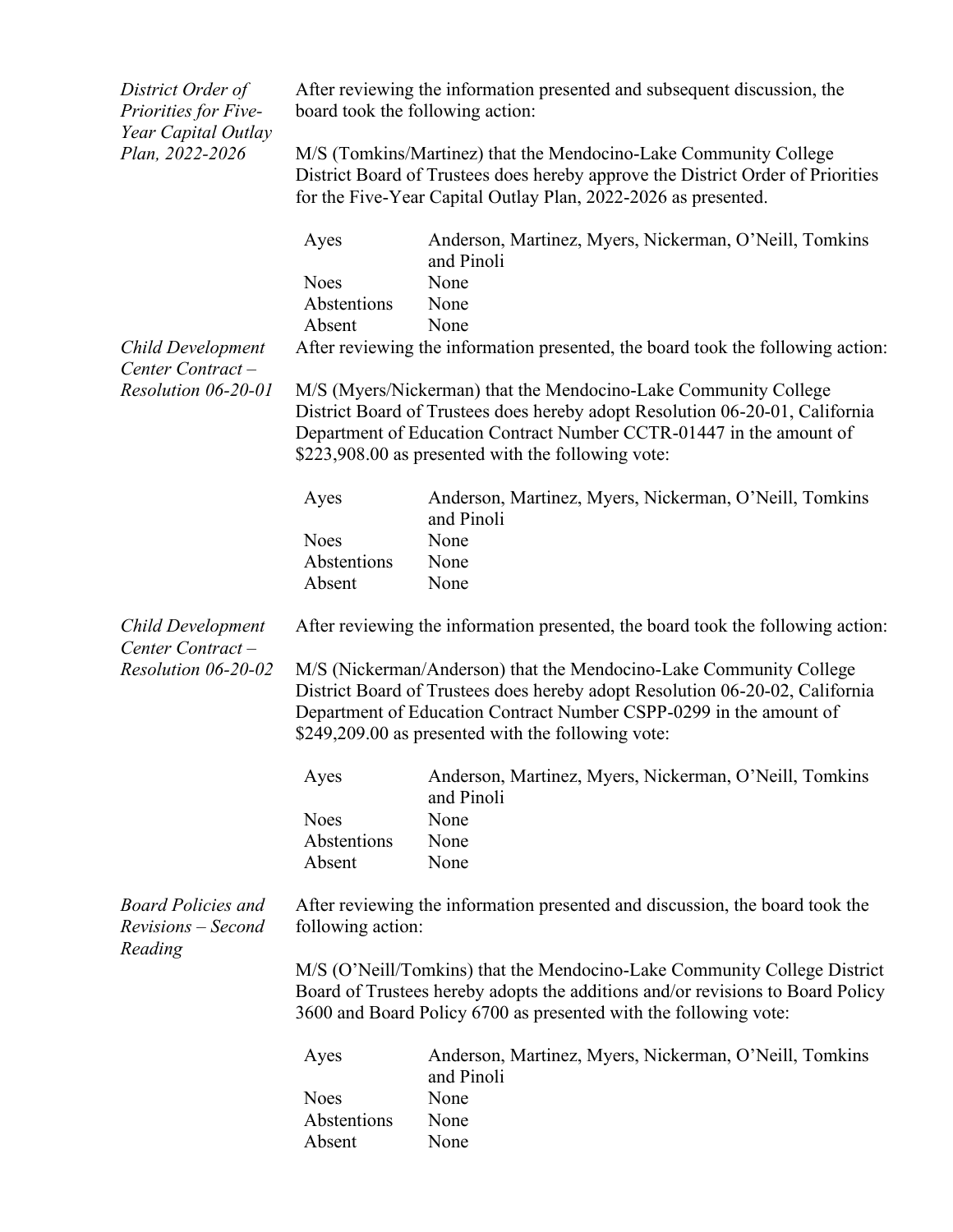*College and Careers Access Pathways (CCAP) Partnership Agreement – Second Reading*

After review and discussion, the board took the following action:

M/S(Myers/Nickerman) that the Mendocino-Lake Community College District Board of Trustees does hereby approve the CCAP Agreement with the Round Valley School District as presented with the following vote:

| Anderson, Martinez, Myers, Nickerman, O'Neill, Tomkins |
|--------------------------------------------------------|
| and Pinoli                                             |
| None                                                   |
| None                                                   |
| <b>None</b>                                            |
|                                                        |

*COVID-19 virus update* An update on the current status of the COVID-19 virus pandemic and its impact on the college and it's students was presented by Vice President Polak and Vice President Velasco.

#### **INFORMATIONAL REPORTS**

| <b>Health Benefits</b><br>Fund Report as of<br><i>April</i> 30, 2019 | The Health Benefits Fund Report as of April 30, 2020 was submitted as<br>information by Nicole Marin, Director of Human Resources.                               |
|----------------------------------------------------------------------|------------------------------------------------------------------------------------------------------------------------------------------------------------------|
| Mendocino College<br>Foundation, Inc.                                | A written informational report was submitted by Katie Fairbairn, Executive<br>Director of the Mendocino College Foundation who stated she had nothing to<br>add. |
|                                                                      | In answer to a question posed by Trustee Tomkins, she stated there are still<br>funds available for students needing monies due to the COVID-19 situation.       |

A written informational report was submitted by Dr. Steve Cardimona, Professor of Earth Science.

*Mendocino College Coastal Field Station and Natural Sciences Affiliate*

*Friends of the* 

*Constituents Group Reports Academic Senate* A written report was submitted by Academic Senate Vice President Jody Gehrman. Academic Senate President thanked the Vice President for submitting the report and filling in during her absence.

## *Classified Senate*

A written report was submitted by Classified Senate President Jeana Thompson who stated she had nothing to add at this time.

## *Management Team*

A written report was submitted by Management Team President Janelle Bird who stated she had nothing to add.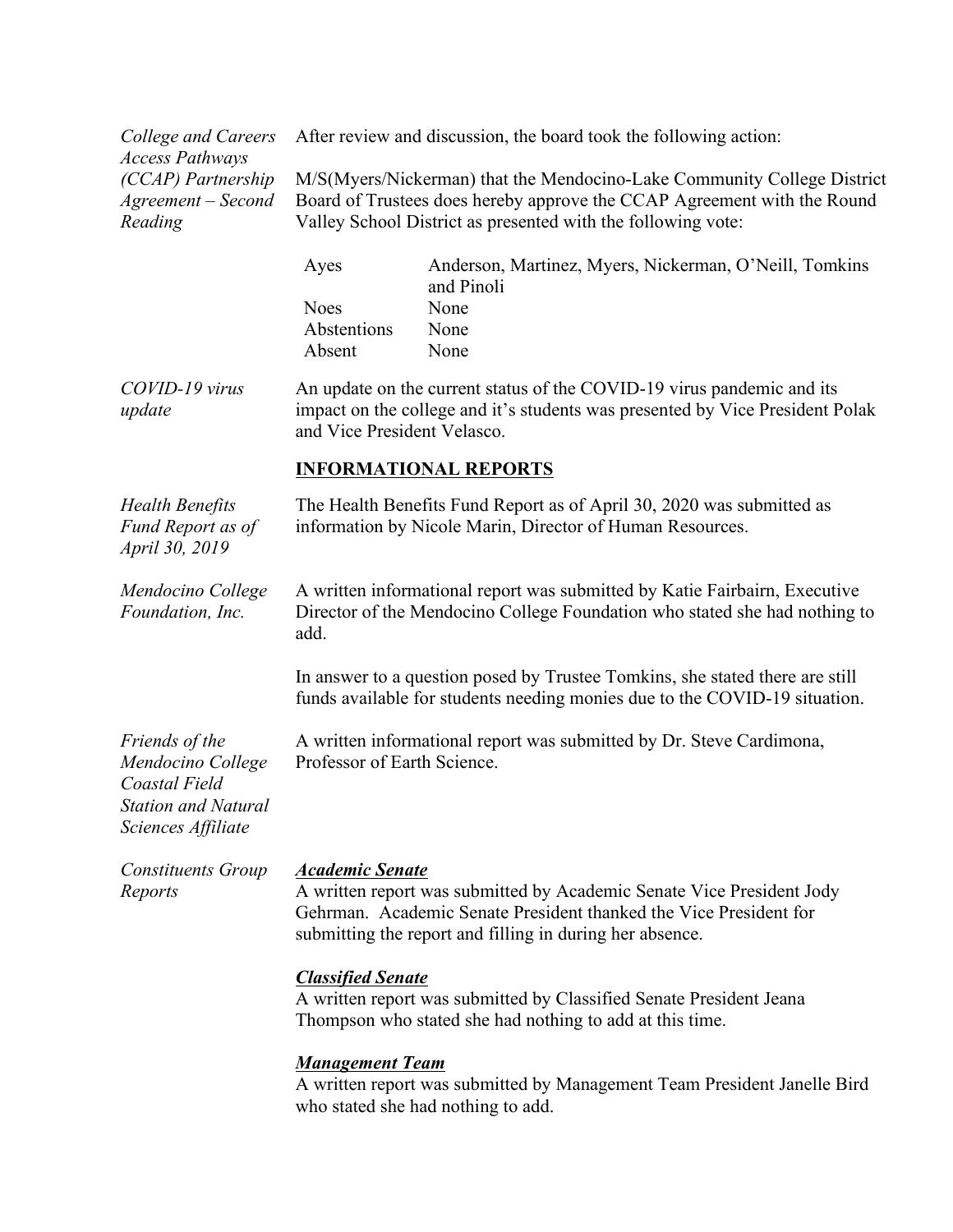| <b>Board Policy</b><br>Additions and<br><b>Revisions</b> - First<br>Reading                           | Board policy 3518 – Child Abuse Reporting; Board Policy 3530 – Weapons on<br>Campus; Board Policy 3570 – Use of Tobacco and Tobacco Related Products;<br>Board Policy 5150 - Extended Opportunity Programs and Services; Board<br>Policy 5570 - Student Credit Card Solicitations; Board Policy 6540 -<br>Insurance; Board Policy 6750 – Parking; and Board policy 6900 – Bookstore<br>were presented as information for review. Discussion and/or adoption of these<br>policies will take place at the August 2020 board meeting. |
|-------------------------------------------------------------------------------------------------------|------------------------------------------------------------------------------------------------------------------------------------------------------------------------------------------------------------------------------------------------------------------------------------------------------------------------------------------------------------------------------------------------------------------------------------------------------------------------------------------------------------------------------------|
| <b>Board Policy</b><br>Deletion - First<br>Reading                                                    | Board policy 503 – Examinations and Grading was presented as information<br>for review. Discussion and/or deletion of this policy will take place at the<br>August 2020 board meeting.                                                                                                                                                                                                                                                                                                                                             |
| College and Careers<br><b>Access Pathways</b><br>(CCAP) Partnership<br>$Agreement - First$<br>Reading | A copy of a new College and Careers Access Pathways (CCAP) partnership<br>agreement with the Fort Bragg Unified School District is presented as<br>information for review. This agreement will be presented at the August 2020<br>board meeting for discussion and/or approval by the Board of Trustees.                                                                                                                                                                                                                           |
|                                                                                                       | <b>TRUSTEE COMMUNICATION</b>                                                                                                                                                                                                                                                                                                                                                                                                                                                                                                       |
| <b>Trustee Reports</b>                                                                                | Trustees commented orally on their recent college-related activities.                                                                                                                                                                                                                                                                                                                                                                                                                                                              |
|                                                                                                       | Trustee Anderson reported he attended the Kelseyville High School virtual<br>meeting where they were discussing the possible cuts to their budgets.                                                                                                                                                                                                                                                                                                                                                                                |
|                                                                                                       | Trustee Martinez expressed her appreciation for all the hard work by the staff<br>members.                                                                                                                                                                                                                                                                                                                                                                                                                                         |
|                                                                                                       | Trustee Myers attended the recent "Call to Order" webinar via her telephone.                                                                                                                                                                                                                                                                                                                                                                                                                                                       |
|                                                                                                       | Trustee Nickerman expressed an interest in seeing about purchasing the Mayo<br>Clinic newsletter for the college employees. Staff will investigate this request.                                                                                                                                                                                                                                                                                                                                                                   |
|                                                                                                       | Trustee O'Neill thanked the board members and the valuable support provided<br>by both the Human Resources and the Informational Technology departments<br>for their exceptional support during the current environment.                                                                                                                                                                                                                                                                                                           |
|                                                                                                       | Trustee Tomkins praised Interim Superintendent/President Cichocki for the<br>work she has completed during her time serving as the Interim<br>Superintendent/President.                                                                                                                                                                                                                                                                                                                                                            |
| Future Agenda Items                                                                                   | The current list of future agenda items includes:                                                                                                                                                                                                                                                                                                                                                                                                                                                                                  |
|                                                                                                       | A presentation on the Disabled Student Programs and Services (DSPS)<br>Diversity training for Board members<br>Essential needs for Trustee onboarding<br>Outreach to the community and the various tribes<br>What are the plans for the Fire Recovery and Construction Program grant?<br>General information about advisory committees.<br>A workshop or presentation on the next phase plans for the three centers.                                                                                                               |